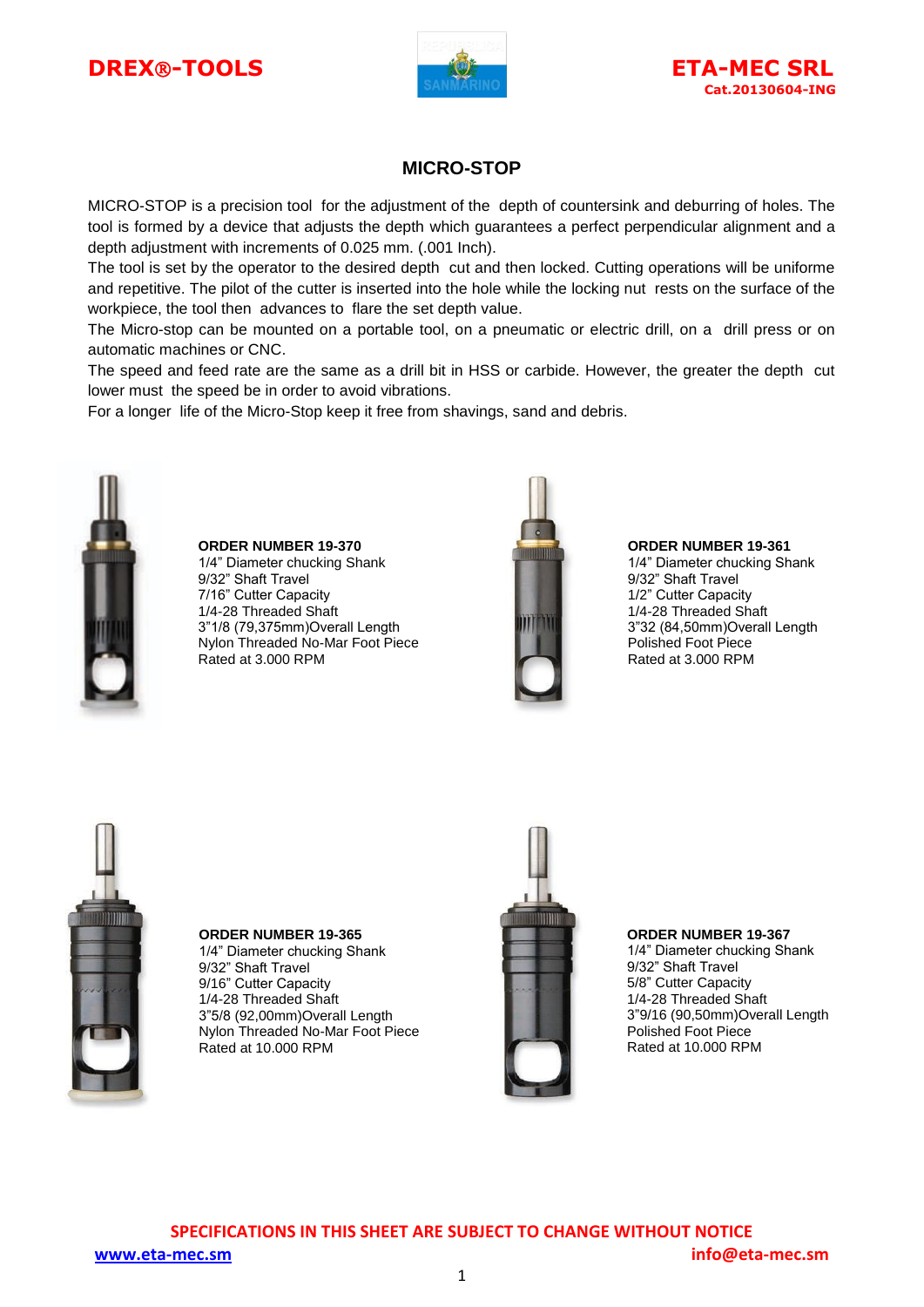# **DREX®-TOOLS ETA-MEC SRL**



# **Cat.20130604-ING**



**ORDER NUMBER 19-366** 1/4" Diameter chucking Shank 9/32" Shaft Travel 5/8" Cutter Capacity 1/4-28 Threaded Shaft 4" (101,60mm)Overall Length Nylon Threaded No-Mar Foot Piece Rated at 10.000 RPM



### **ORDER NUMBER 19-363**

1/4" Diameter chucking Shank 9/32" Shaft Travel 5/8" Cutter Capacity 1/4-28 Threaded Shaft 4" (101,60mm)Overall Length Polished Foot Piece Rated at 10.000 RPM



**ORDER NUMBER 19-364** 3/8-24 Spindle 9/32" Shaft Travel 5/8" Cutter Capacity 1/4-28 Threaded Shaft 3"8 (mm)Overall Length Polished Foot Piece Rated at 10.000 RPM



#### **ORDER NUMBER 21-221**

1/4" Diameter chucking Shank .180" Shaft Travel 3/4" Cutter Capacity 1/4-28 Threaded Shaft 3.513" (89,00mm)Overall Length Polished Foot Piece **Nylon Foot ORDER 21-264** Rated at 10.000 RPM



#### **ORDER NUMBER 21-222**

3/8" Diameter chucking Shank .180" Shaft Travel 3/4" Cutter Capacity 1/4-28 Threaded Shaft 3.513" (89,00mm)Overall Length Polished Foot Piece **Nylon Foot ORDER 21-264** Rated at 10.000 RPM